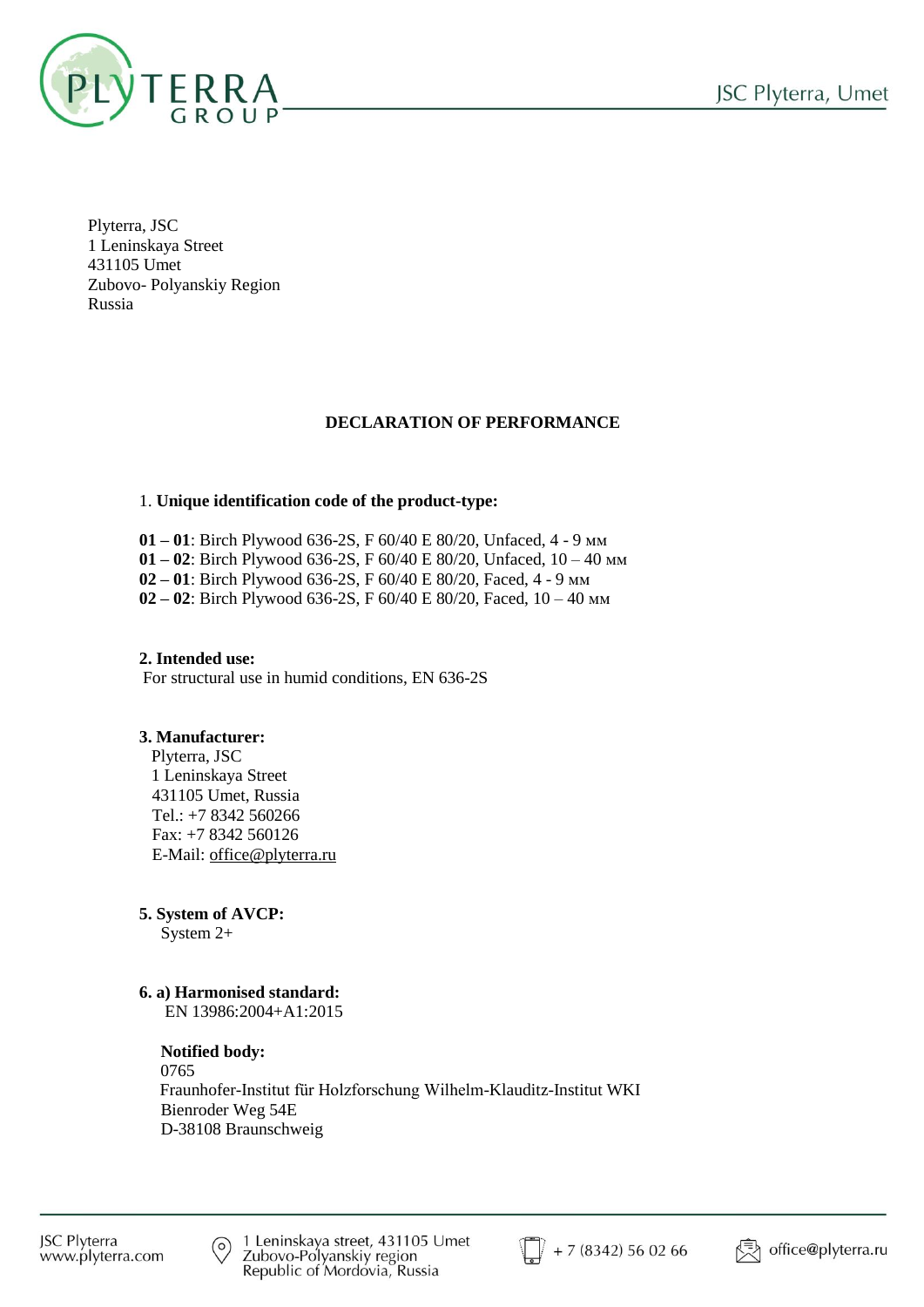

## **7. Declared performance according to EN 13986:2004+A1:2015:**

## **DOP № 01 – 01**

### **for product Birch Plywood 636-2S, F 60/40 E 80/20, Unfaced, 4 - 9 мм**

| <b>Characteristics</b>    | <b>Symbols</b>               | <b>Minimum value</b>         |         | <b>According to Standard</b> |  |
|---------------------------|------------------------------|------------------------------|---------|------------------------------|--|
| Bending strength          | $F_{\rm m.0,K}$              | $> 60$ N/mm <sup>2</sup>     |         |                              |  |
| Bending strength          | $F_{\rm m.90,K}$             | $\geq$ 40 N/mm <sup>2</sup>  |         |                              |  |
| Mean bending E-modulus    | $E_{\text{m},0,\text{mean}}$ | $> 8500$ N/mm <sup>2</sup>   |         |                              |  |
| Mean bending E-modulus    | $E_{\rm m,90,mean}$          | $> 2200$ N/mm <sup>2</sup>   |         |                              |  |
| Modulus of rigidity of    | $f_{\rm v,K}$                | $3,0$ N/mm <sup>2</sup>      |         | EN 12369-2                   |  |
| panel shear               |                              |                              |         |                              |  |
| Modulus of rigidity of    | $G_{v,mean}$                 | 300 N/mm <sup>2</sup>        |         |                              |  |
| panel shear               |                              |                              |         |                              |  |
| Strength of planar shear  | $f_{\rm r,K}$                | $0.5$ N/mm <sup>2</sup>      |         |                              |  |
| Modulus of rigidity of    | $G_{\rm r,mean}$             | $20$ N/mm <sup>2</sup>       |         |                              |  |
| planar shear              |                              |                              |         |                              |  |
| <b>Moisture Content</b>   | H                            | $5 - 10 %$                   |         | <b>EN 322</b>                |  |
| Density                   | $\delta$                     | $\geq$ 650 kg/m <sup>3</sup> |         | <b>EN 323</b>                |  |
| <b>Bonding Quality</b>    |                              | Class 3                      |         | EN 314-2                     |  |
| <b>Reaction to Fire</b>   |                              | E                            |         | EN 13986:2004+A1:2015/       |  |
|                           |                              |                              |         | 13501-1                      |  |
| Determination of          |                              |                              |         | <b>EN 324</b>                |  |
| dimensions                |                              |                              |         |                              |  |
| Formaldehyde              |                              | E1                           |         | EN 13986:2004+A1:2015        |  |
| Water permeability        | $\mu$                        | 70                           | 200     |                              |  |
|                           |                              | Wet cup                      | Dry cup | EN 13986:2004+A1:2015        |  |
| Airborne sound insulation | dB                           | <b>NPD</b>                   |         |                              |  |
| Sound absorption          |                              | <b>NPD</b>                   |         |                              |  |
| Thermal conductivity      | $\boldsymbol{p}$             | $0,16$ W (mk)                |         | EN 13986:2004+A1:2015        |  |
| Embedment strength        | $f_{\rm h}$                  | <b>NPD</b>                   |         |                              |  |
| Air permeabiliy           | $\overline{f}$               | <b>NPD</b>                   |         |                              |  |

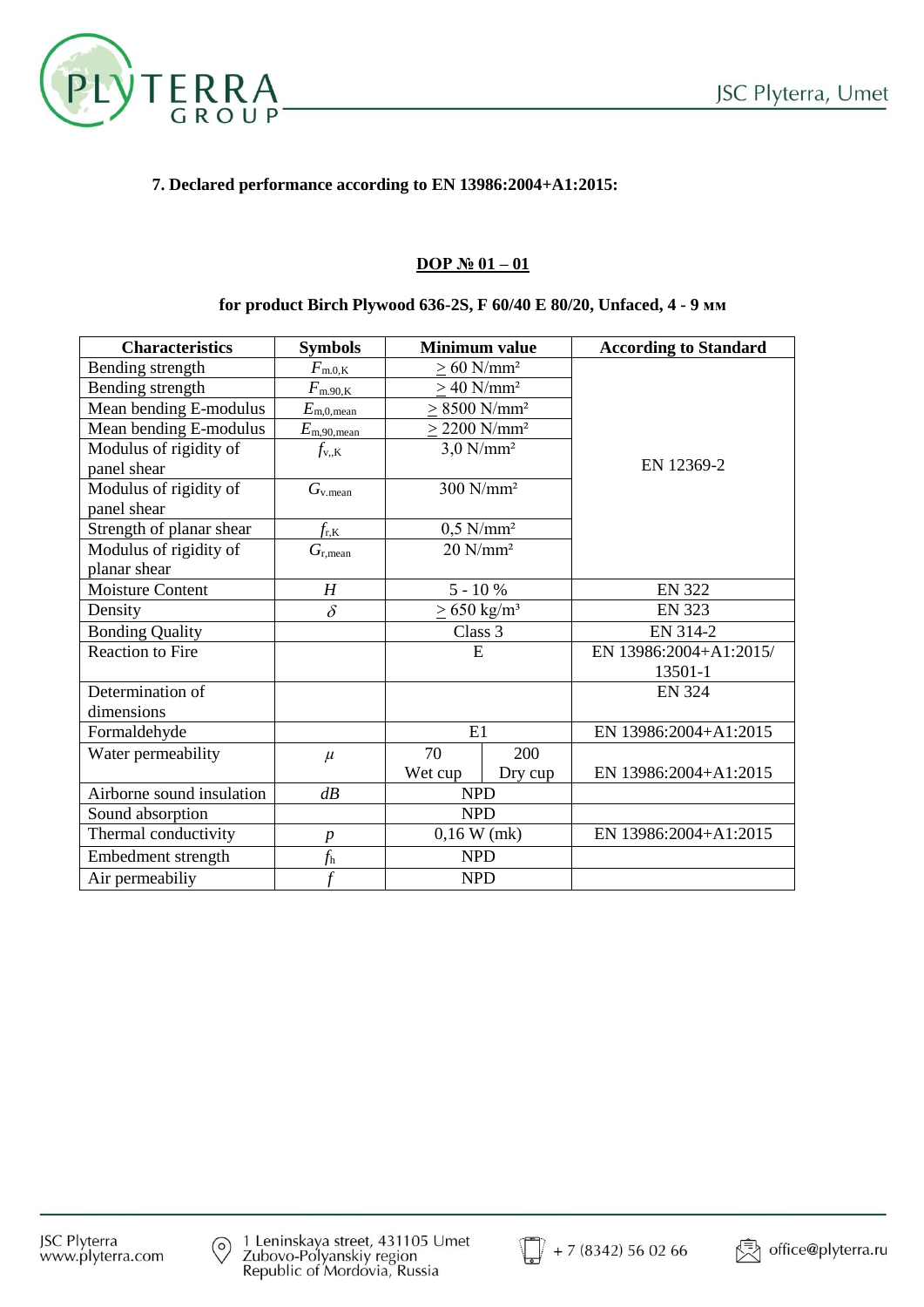

## **DOP № 01 – 02**

### **for product Birch Plywood 636-2S, F 60/40 E 80/20, Unfaced, 10 – 40 мм**

| <b>Characteristics</b>   | <b>Symbols</b>                 | <b>Minimum value</b>         |                               | <b>According to Standard</b> |
|--------------------------|--------------------------------|------------------------------|-------------------------------|------------------------------|
| Bending strength         | $F_{\text{m.0,\underline{K}}}$ | $> 60$ N/mm <sup>2</sup>     |                               |                              |
| Bending strength         | $F_{\text{m.90,K}}$            | $> 40$ N/mm <sup>2</sup>     |                               |                              |
| Mean bending E-          | $E_{\text{m},0,\text{mean}}$   | $> 8500$ N/mm <sup>2</sup>   |                               |                              |
| modulus                  |                                |                              |                               |                              |
| Mean bending E-          | $E_{\rm m,90,mean}$            |                              | $\geq$ 2200 N/mm <sup>2</sup> |                              |
| modulus                  |                                |                              |                               | EN 12369-2                   |
| Modulus of rigidity of   | $f_{v,K}$                      |                              | $3,0$ N/mm <sup>2</sup>       |                              |
| panel shear              |                                |                              |                               |                              |
| Modulus of rigidity of   | $G_{v \text{.mean}}$           |                              | $300$ N/mm <sup>2</sup>       |                              |
| panel shear              |                                |                              |                               |                              |
| Strength of planar shear | $f_{\rm r,K}$                  | $0,5$ N/mm <sup>2</sup>      |                               |                              |
| Modulus of rigidity of   | $G_{r,mean}$                   | $20$ N/mm <sup>2</sup>       |                               |                              |
| planar shear             |                                |                              |                               |                              |
| <b>Moisture Content</b>  | H                              | $5 - 10 %$                   |                               | <b>EN 322</b>                |
| Density                  | $\delta$                       | $\geq$ 650 kg/m <sup>3</sup> |                               | <b>EN 323</b>                |
| <b>Bonding Quality</b>   |                                | Class 3                      |                               | EN 314-2                     |
| <b>Reaction to Fire</b>  |                                | $D-s2, do$                   |                               | EN 13986:2004:A1:2015        |
|                          |                                |                              |                               | $/13501 - 1$                 |
| Determination of         |                                |                              |                               | <b>EN 324</b>                |
| dimensions               |                                |                              |                               |                              |
| Formaldehyde             |                                | E1                           |                               | EN 13986:2004+A1:2015        |
| Water permeability       | $\mu$                          | 70                           | 200                           |                              |
|                          |                                | Wet cup                      | Dry cup                       | EN 13986:2004+A1:2015        |
| Airborne sound           | dB                             | <b>NPD</b>                   |                               |                              |
| insulation               |                                |                              |                               |                              |
| Sound absorption         |                                | <b>NPD</b>                   |                               |                              |
| Thermal conductivity     | $\boldsymbol{p}$               | $0,16$ W (mk)                |                               | EN 13986:2004+A1:2015        |
| Embedment strength       | f <sub>h</sub>                 | <b>NPD</b>                   |                               |                              |
| Air permeabiliy          | f                              | <b>NPD</b>                   |                               |                              |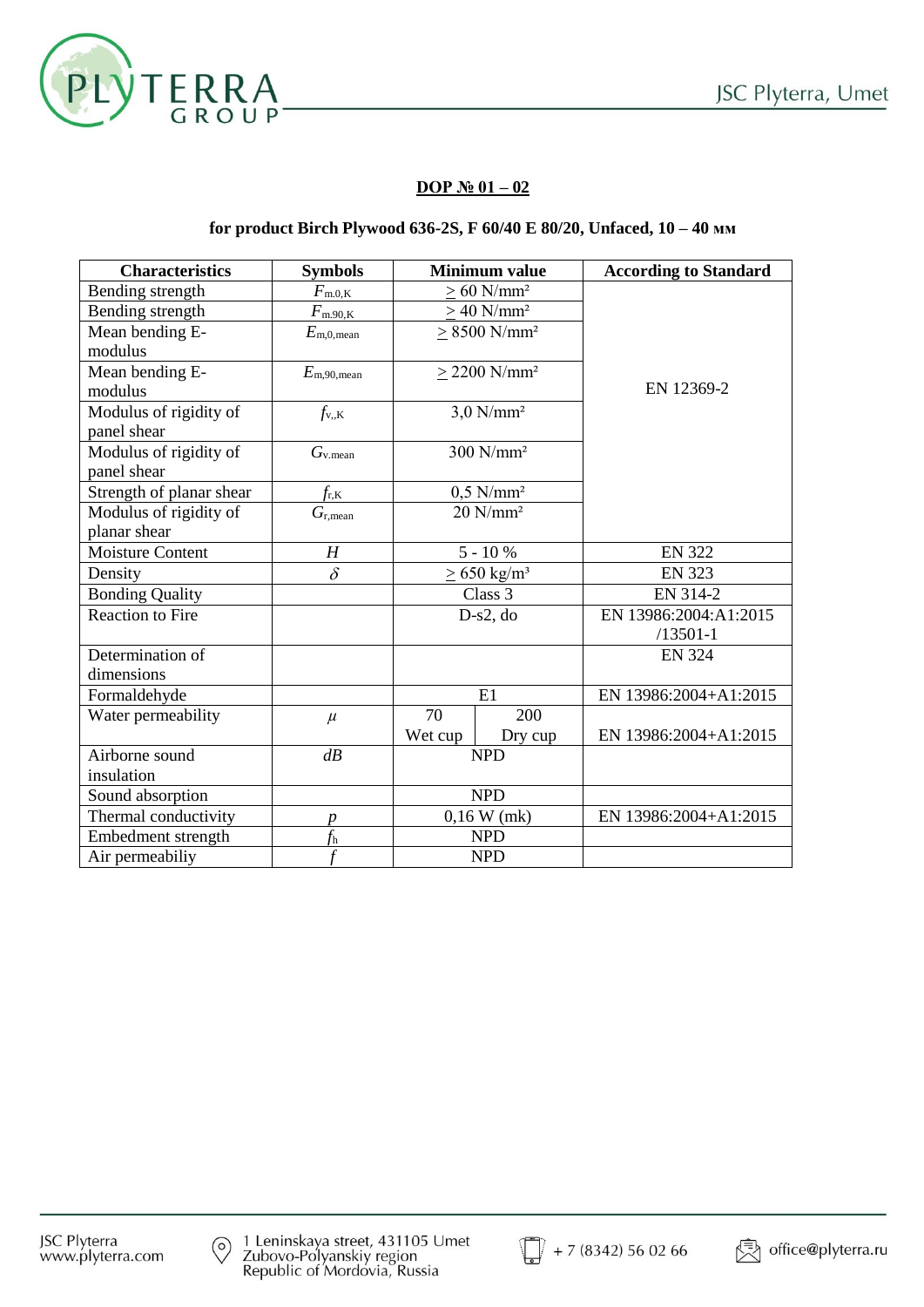

## **DOP № 02 – 01**

## **Birch Plywood 636-2S, F 60/40 E 80/20, Faced, 4 - 9 мм**

| <b>Characteristics</b>    | <b>Symbols</b>      | <b>Minimum value</b>         |                               | <b>According to Standard</b> |
|---------------------------|---------------------|------------------------------|-------------------------------|------------------------------|
| Bending strength          | $F_{\rm m.0,K}$     | $> 60$ N/mm <sup>2</sup>     |                               |                              |
| Bending strength          | $F_{\rm m.90,K}$    | $> 40$ N/mm <sup>2</sup>     |                               |                              |
| Mean bending E-modulus    | $E_{\rm m,0,mean}$  | $> 8500$ N/mm <sup>2</sup>   |                               |                              |
| Mean bending E-modulus    | $E_{\rm m,90,mean}$ |                              | $\geq$ 2200 N/mm <sup>2</sup> | EN 12369-2                   |
| Modulus of rigidity of    | $f_{\rm v,K}$       |                              | $3.0$ N/mm <sup>2</sup>       |                              |
| panel shear               |                     |                              |                               |                              |
| Modulus of rigidity of    | $G_{v,mean}$        |                              | $300$ N/mm <sup>2</sup>       |                              |
| panel shear               |                     |                              |                               |                              |
| Strength of planar shear  | $f_{\rm r,K}$       | $0,5$ N/mm <sup>2</sup>      |                               |                              |
| Modulus of rigidity of    | $G_{\rm r,mean}$    | $20$ N/mm <sup>2</sup>       |                               |                              |
| planar shear              |                     |                              |                               |                              |
| Moisture Content          | H                   | $5 - 10 %$                   |                               | <b>EN 322</b>                |
| Density                   | $\delta$            | $\geq$ 650 kg/m <sup>3</sup> |                               | <b>EN 323</b>                |
| <b>Bonding Quality</b>    |                     | Class 3                      |                               | EN 314-2                     |
| <b>Reaction to Fire</b>   |                     | E                            |                               | EN 13986:2004:A1:2015        |
|                           |                     |                              |                               | $/13501 - 1$                 |
| Determination of          |                     |                              |                               | <b>EN 324</b>                |
| dimensions                |                     |                              |                               |                              |
| Formaldehyde              |                     | E1                           |                               | EN 13986:2004+A1:2015        |
| Water permeability        | $\mu$               | 70                           | 200                           |                              |
|                           |                     | Wet cup                      | Dry cup                       | EN 13986:2004+A1:2015        |
| Airborne sound insulation | dB                  | <b>NPD</b>                   |                               |                              |
| Sound absorption          |                     | <b>NPD</b>                   |                               |                              |
| Thermal conductivity      | р                   | $0,16$ W (mk)                |                               | EN 13986:2004+A1:2015        |
| Embedment strength        | f <sub>h</sub>      | <b>NPD</b>                   |                               |                              |
| Air permeabiliy           | t                   | <b>NPD</b>                   |                               |                              |